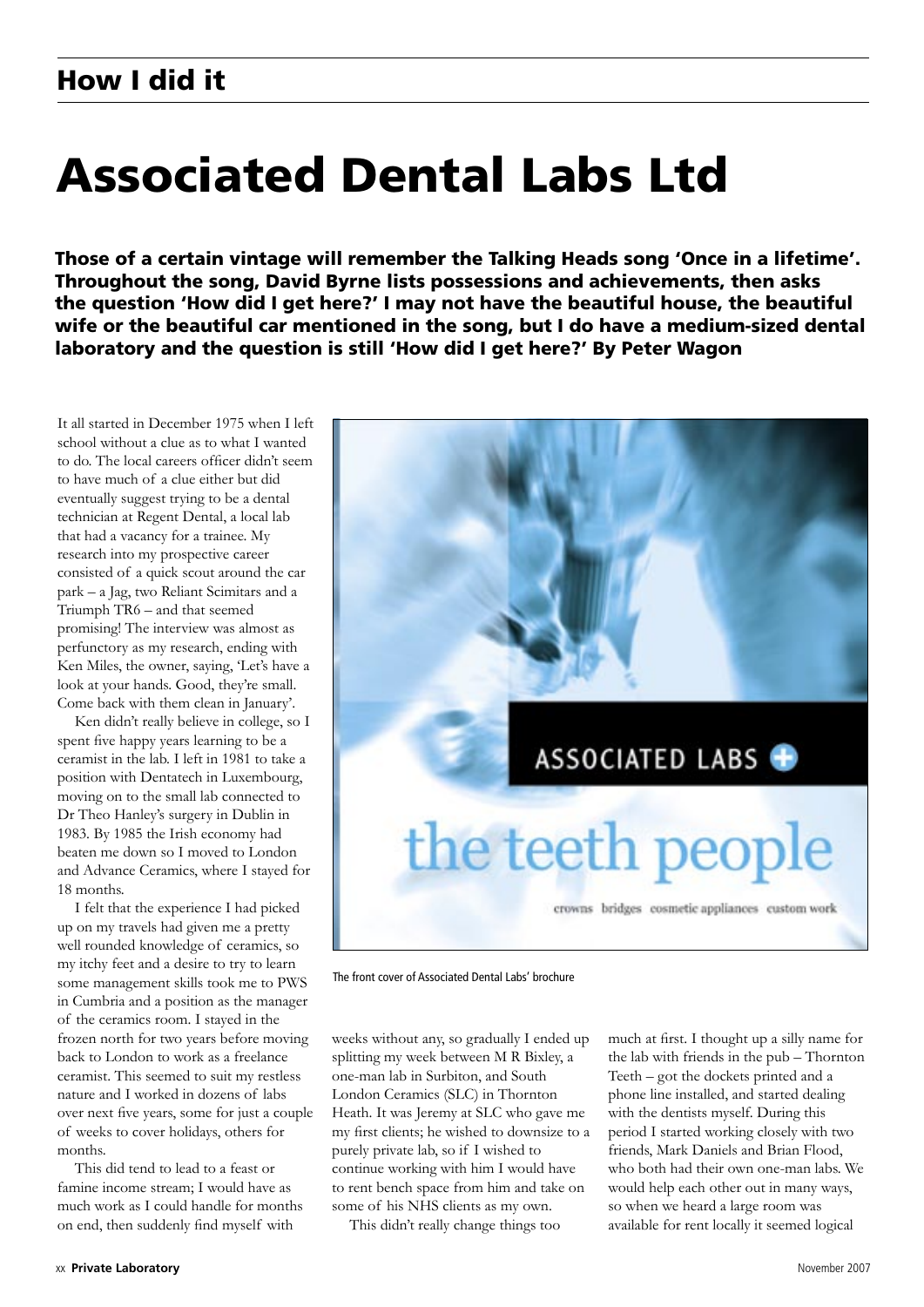### How I did it

to rent it together and share expenses as a kind of loose co-operative.

#### **The laboratory**

The new laboratory consisted of one large room with a smaller room off to one side. We decided on an open plan set up with roughly designated areas: plaster/metal casting area, ceramic/metal area and an office area.

As money was fairly tight we had the classic 'my first dental lab' look of B&Q kitchen units and worktops making up the benches. Mark built the box for the Buffalo centrifugal casting machine. A plumber friend set up the sink and traps for the model trimmer, and a cheap but very noisy Clarke compressor was set up with the sandblaster in the side room. Second-hand desks made up the office and we were off and running for a couple of grand.

As each section of the co-operative slowly grew, the margins between them became blurred and more complicated. We were doing work for each other and buying some materials together and loaning some to each other, so it made sense to merge the three labs with each of us as equal partners, under the name Thornton Teeth.

Over the following years Thornton Teeth gradually grew and we took on a model maker and used several friends as freelance technicians. We would probably have continued along this path if Associated Dental Practices hadn't approached us to manage South London Ceramics, which they had bought a couple of years before.

In late 1999 Associated Dental Practices bought a share of Thornton Teeth and took Mark, Brian and myself on as joint managers of South London Ceramics, with the two labs running in tandem. Brian seemed to have a skill for finical management, Mark, who had trained at King's, was very strong when it came to technical issues and I ... er... um... did something!

We settled into our roles running a laboratory of 17 staff and over the next four years South London Ceramics and Thornton Teeth ran smoothly, turning a regular if unspectacular profit. Meanwhile the entire management of Associated Dental Practices changed and seemed to



Brian Flood (left) and Peter Wagon manning Associated Lab's stand



Showcasing the laboratory's services